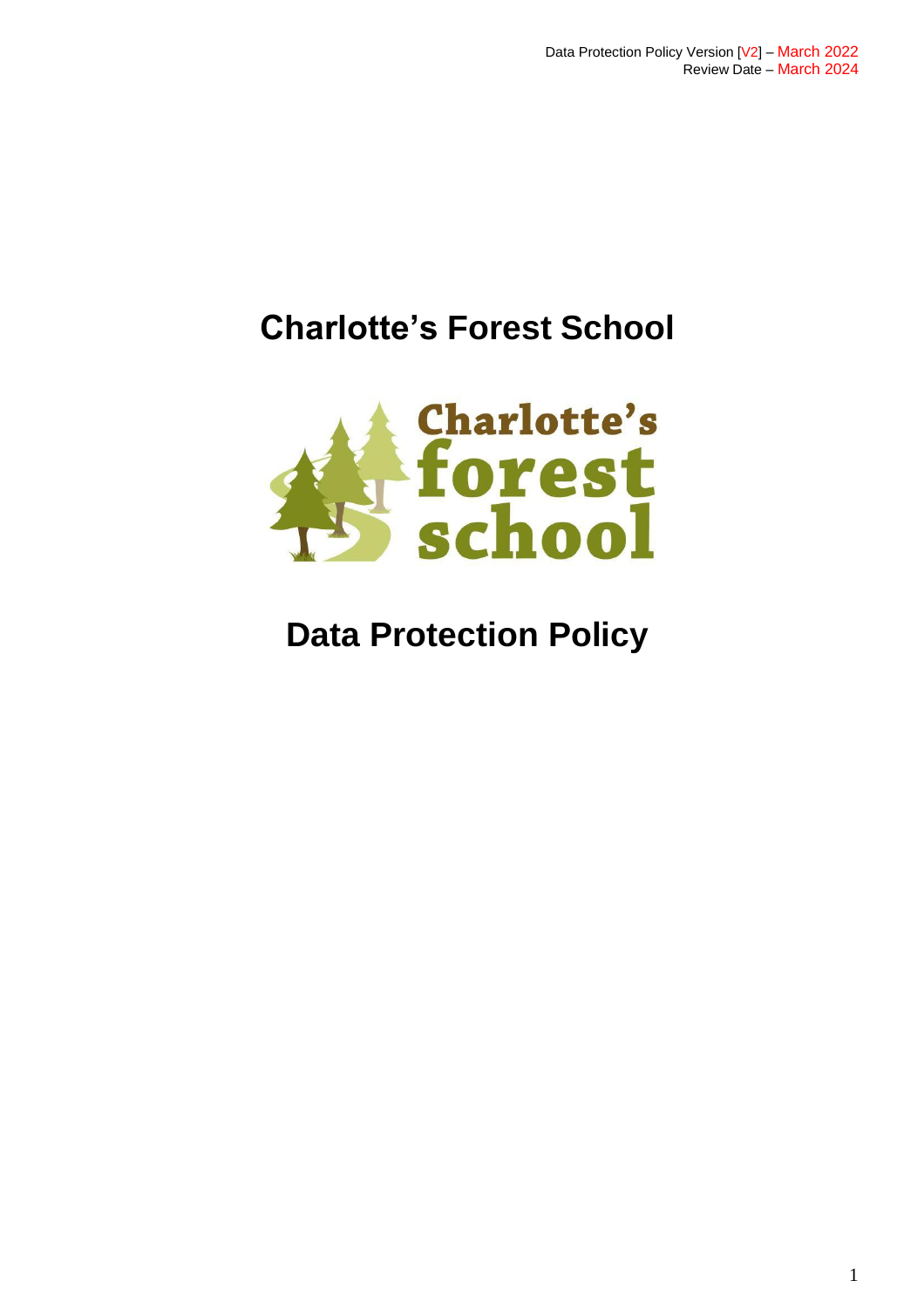## **Data Protection Policy**

# **1. Overview**

The goal of the data protection policy is to depict the legal data protection aspects in one summarising document. It can also be used as the basis for statutory data protection inspections, e.g. by the customer within the scope of [commissioned processing.](https://www.activemind.de/en/data-protection/commissioned-data-processing-customer/) This is not only to ensure compliance with the European General Data Protection Regulation (GDPR) but also to provide proof of compliance.

1.2 The General Data Protection Regulation (GDPR) is a regulation, which requires any business that processes data belonging to UK & EU citizens to protect it and not misuse it. As a responsible business, Charlotte's Forest School aims to robustly implement the requirements of the GDPR. Part of meeting the obligation of meeting the obligations of GDPR is the production and implementation of this policy.

1.3 Charlotte's Forest School is committed to the rules of data protection and abiding by eight data protection principles. These are the principles that must be satisfied when obtaining, handling, processing, moving and the storage of personal data.

1.4 As an ITC First approved training centre, Charlotte's Forest School must collect and process information as required by ITC First awarding body and its regulators. Charlotte's Forest School is therefore considered the Data Processor and its course candidates and employees the Data Subjects.

#### **2. The 8 Data Protection Principles**

- a) Data must be obtained and processed fairly and lawfully.
- b) Data must be obtained for a specified and lawful purpose.
- c) Data must be adequate, relevant and not excessive for its collection purpose.
- d) Data must be accurate and kept up to date.
- e) Data must not be kept for longer than is necessary for its purpose.
- f) Data must be processed in accordance with the Data Subject's rights.
- g) Data must be kept safe from unauthorised access, accidental loss or destruction.
- h) Data must not be transferred to a country outside the European Economic Area.

#### **3. Data Subjects Rights**

3.1 Under the GDPR individuals have rights associated with their data, described below:

- a) The right to be informed
- b) The right of access
- c) The right to rectification
- d) The right to erasure
- e) The right to restrict processing
- f) The right to data portability
- g) The right to object
- h) Rights in relation to automated decision making and profiling

#### 3.2 Children's Personal Data

For the benefit of this policy a child is classed as a young person under the age of 16. Children must have parental (or an individual in loco-parentis) consent for ITC First to collect and process their data. ITC will maintain evidence of consent using our learner registration process.

### **4. Data Collection**

4.1 Charlotte's Forest School acts on behalf of ITC First, by gathering and submitting learner data securely via the ITC website and/or registered post. Charlotte's Forest School has a legally binding Centre Agreement, which confirms that Charlotte's Forest School publishes and implements a Data Protection Policy (this document).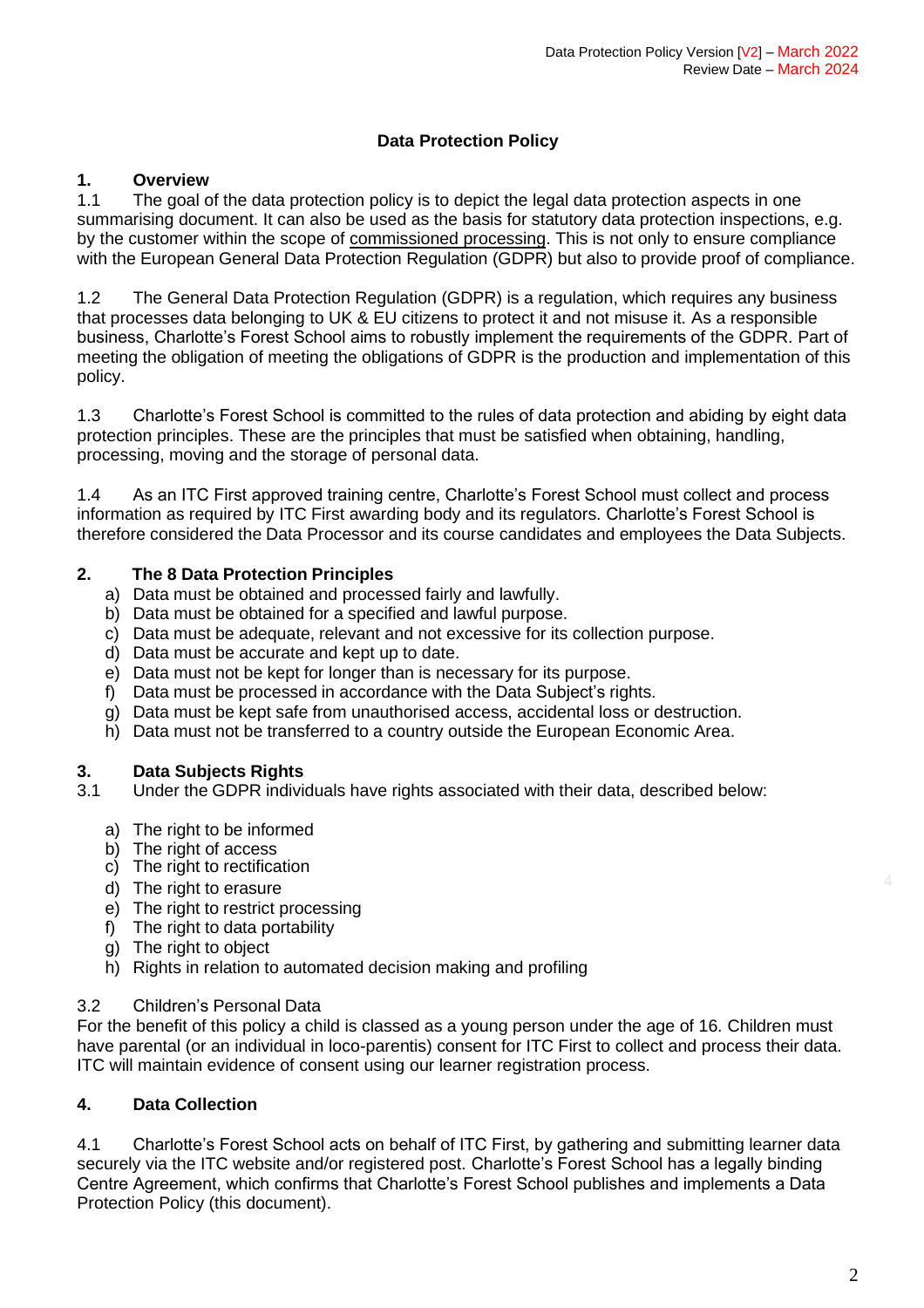4.2 Charlotte's Forest School collects data as part of the booking and registration process required for qualification delivery. Charlotte's Forest School collects and retains data as part of its Charlotte's Forest School administrative tasks.

4.3 When individuals provide their data to Charlotte's Forest School, the data is submitted to ITC First and is used to:

- a) Attribute qualification credit to learners
- b) Produce commemorative certificates
- c) Produce CPD certificates
- d) Receive information pertinent to qualifications
- e) Enable ITC to contact you at your request (depending on when your data is provided and in which specific context or interaction with ITC First)
- f) Monitor ITC First qualifications to ensure equality and inclusivity

4.4 Learners' data will only be used for the legitimate purposes described above. Any changes to the ways in which learner data is used will be communicated to those individuals affected.

## **5. Data Storage**

Charlotte's Forest School will ensure that:

- a) Data is held securely such as password protected computer, locked cabinets/drawers, encrypted, computers have appropriate virus/data protection software appropriate to the business.
- b) Course registrations (which includes, name, address, contact details, ethnicity, signature) are removed from sight and access of other course candidates immediately after completion.
- c) Data is not disclosed or shared verbally or in writing to any unauthorised party.
- d) Charlotte's Forest School will download course candidate data to their part of the ITC website and promptly submit all documentation to ITC First. Data submitted will only be viewable via individual unique User log on and password of Charlotte's Forest School and ITC First.
- e) Charlotte's Forest School will not share their log on and passwords with any unauthorised individuals or companies.

### **6. Data Retention**

- a) Charlotte's Forest School will retain any data in accordance with ITC retention periods, currently 5 years.
- b) Charlotte's Forest School will review its necessity to retain data once it has been submitted and accepted by ITC First.

### **7. Data Destruction**

- a) Charlotte's Forest School will ensure it destroys data in a confidential manner i.e. shredding of paper documents, deletion/psuedonymisation of digital records from computer systems.
- b) Charlotte's Forest School will ensure it does not retain data longer than is required for the purpose of the qualification.

### **8. Subject Access**

8.1 Any party who has provided personal data to Charlotte's Forest School, has the right to request what information is stored and its content.

8.2 Access request may be made in writing by letter or email to the Charlotte's Forest School Director who will discuss the request with the data subject.

8.3 Data will be provided in accordance with the subject's Rights of Access under the GDPR.

### **9. Breaches of Data Protection**